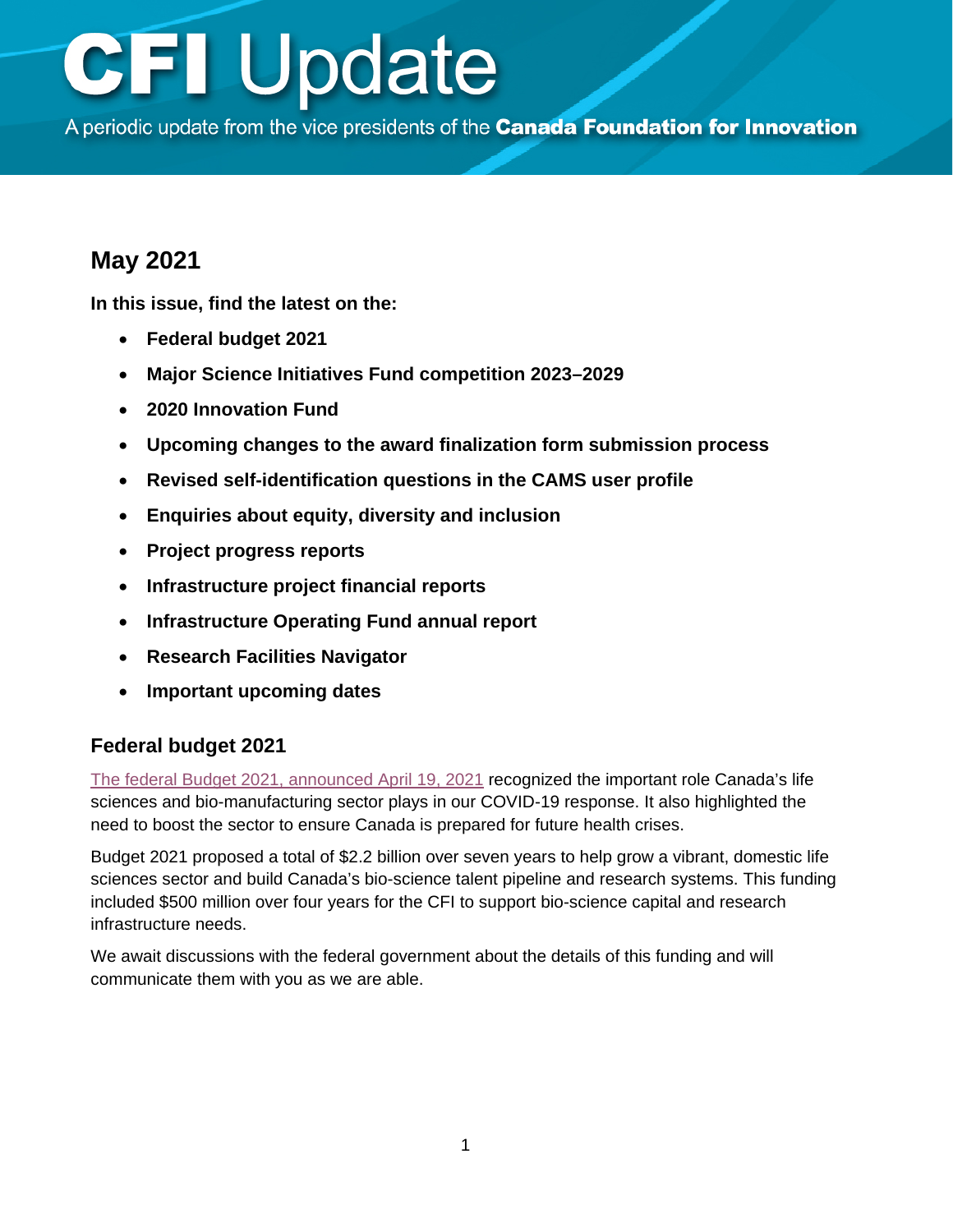<span id="page-1-0"></span>A periodic update from the vice presidents of the **Canada Foundation for Innovation** 

#### **Major Science Initiatives Fund competition 2023 – 2029**

The CFI's Board of Directors has endorsed our plans to launch the next Major Science Initiatives (MSI) Fund competition 2023 – 2029. The draft call for proposals for this competition will be issued on June 3, 2021. We will invest up to \$660 million over six years for this competition. Funding decisions will be made in June 2022.

For this competition, we will:

- contribute to the ongoing operating and maintenance needs of facilities of national importance;
- refine the Fund's objectives, and its eligibility and evaluation criteria, to better reflect the current landscape of large research facilities;
- improve and streamline our review process; and
- enable a competitive and merit-based assessment of both existing MSI-funded facilities and new applicants to the Fund.

Further information on the parameters and timelines of the next MSI Fund competition is in the slide deck and recording (coming soon) of our presentation at the [MSI 2021 workshop](https://www.innovation.ca/2021-major-science-initiatives-workshop#tab-session-4) on April 27, 2021.

#### **2020 Innovation Fund**

We would like to share with you the *[2020 Innovation Fund: By the numbers](https://www.innovation.ca/awards/2020-innovation-fund)*. This document highlights various aspects of the merit-review process, as well as the distribution of Innovation Fund support by type of institution, region, requested amount and sector. It also offers a historical perspective on Innovation Fund success and funding rates from 2004 to 2020. [This document is](https://www.innovation.ca/awards/past-funding-competitions)  [also available on the 2020 Innovation Fund web page](https://www.innovation.ca/awards/past-funding-competitions) under Past funding competitions.

An in-depth post-mortem analysis of the 2020 Innovation Fund is currently underway. It will help inform the development of the next Innovation Fund competition. At the upcoming Canadian Association of Research Administrators (CARA) meeting, we will seek institutional suggestions on future Innovation Fund competitions. We will communicate the timeline for the next competition to institutions before the end of June 2021.

#### **Upcoming changes to the award finalization form submission process**

We will soon be rolling out a new process, fully integrated, in the CFI Awards Management System (CAMS) for submitting the award finalization form. The form remains unchanged, but you will no longer need physical or digital signatures.

Starting May 31, 2021, you will no longer be able to upload signed award finalization forms. Instead, you will fill in and submit the award finalization form in CAMS in a one-step process in the award finalization section of the institutional dashboard.

Only individuals named in the Institutional Agreement can submit an award finalization form.

More information [is available here.](https://www.innovation.ca/awards/manage-awards/forms-and-templates)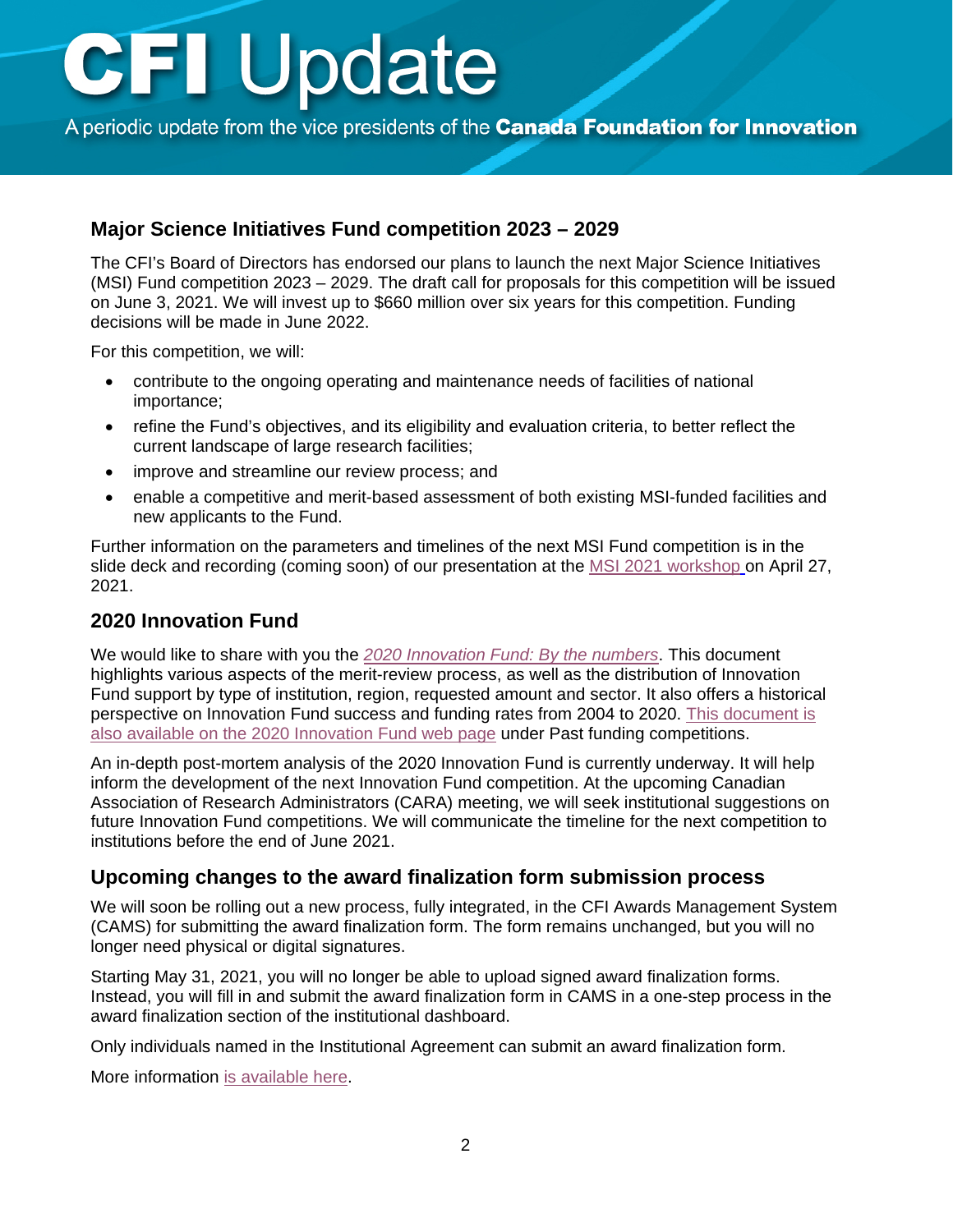<span id="page-2-0"></span>A periodic update from the vice presidents of the **Canada Foundation for Innovation** 

#### **Revised self-identification questions in the CAMS user profile**

Since March 30, 2021, all CAMS users are prompted to update their user profile by answering revised self-identification questions. The CFI worked with the Canadian Institutes of Health Research, the Natural Sciences and Engineering Research Council of Canada and the Social Sciences and Humanities Research Council to revise the self-identification questions that support equity, diversity and inclusion analyses. The goal is to:

- improve data management and quality;
- harmonize the data collected across funding agencies to ensure comparable reporting; and
- minimize the burden for respondents.

The revision is also a result of the requirement for the Canada Research Chairs (CRC) program to expand data collected to include all members of LGBTQ2+ groups. The revised questions are currently being used by the CRC program, and all agencies are planning to implement the updated questionnaire over the course of the 2021–22 fiscal year.

We are finalizing a "frequently asked questions" document with more details about the development, use and content of the revised self-identification questionnaire. This FAQ will be posted to our website soon.

#### **Enquiries about equity, diversity and inclusion**

For specific enquiries about equity, diversity and inclusion, including the self-identification questions, we encourage you to contact our recently created email address: [EDI@innovation.ca.](mailto:EDI@innovation.ca)

#### **Project progress reports**

The 2021 operational status question and project progress reports (PPRs) can now be accessed in CAMS. The deadline for answering the operational status question and submitting a PPR is June 30, 2021. This year, we expect to receive approximately 1,500 PPRs. We use PPRs as a key source of information to help us manage projects and to assess and report on the impact of our investments.

New this year, researchers and research administrators accessing PPRs in CAMS for projects submitted before October 2020 will first be asked to reclassify the project using the new Canadian Research and Development Classification (CRDC) system. This information will enable us to broaden the use of the CRDC in future analyses of CFI-funded projects, including those projects categorized according to our former research classification model.